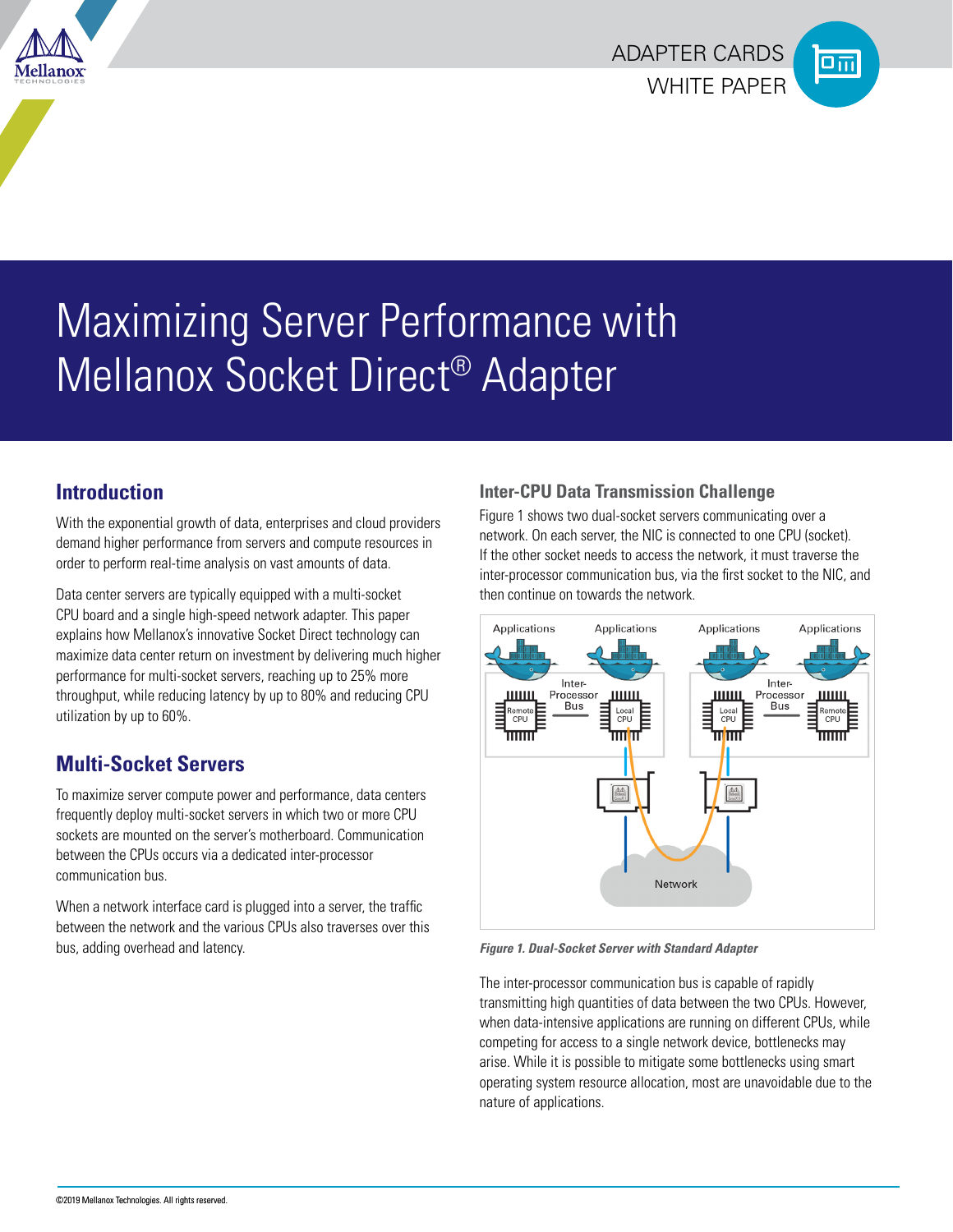

## **The Solution: Mellanox Socket Direct ®**

Mellanox Socket Direct® is a unique form-factor network adapter offered as two PCIe cards, wherein the PCIe lanes are split between the two cards. A key benefit that this adapter card brings to multi-socket servers is in eliminating the network traffic traversing over the internal bus between the sockets, significantly reducing overhead and latency.

Figure 2 shows a photograph of the Socket Direct adapter, which costeffectively integrates a single network adapter silicon on a primary board, together with an auxiliary PCIe connection card and Slim Line SAS harness connecting the two.



**Figure 2. Socket-Direct Adapter (Front and Back Angles)** †

### **How Socket Direct Works**

Socket Direct enables direct access from each CPU to the network through its dedicated PCIe interface (Figure 3).



**Figure 3. Configuration enabled by Socket Direct when directly connected to both CPU sockets, using two PCIe slots** 

# **Performance Comparison**

#### **Overview**

Testing compared the performance of a ConnectX®-based Socket Direct adapter (installed in a dual-socket server) and a standard PCIe x16 100Gb/s adapter card, muconnected to only one of the CPU sockets. The measurements include TCP throughput, latency and CPU utilization, as well as RDMA benchmark tests.

Figure 4 shows the two network configurations, side by side.



**Figure 4. Standard Card Configuration versus Socket Direct Card Configuration (tests setup)**

#### **Standard Card Configuration:**

The diagram in Figure 4 (left) shows a basic network of dual-socket servers, on which a single network card is installed. The gold line shows a flow path of data packets running between the servers, across the network. The flow path contains multiple data processing nodes (CPU-A, CPU-B, CPU-C and CPU-D). Traffic can pass between any two nodes on the flow path.

#### **Socket Docket Configuration:**

The diagram in Figure 4 (right) shows that CPU-A and CPU-D now have direct paths to the network controller, bypassing the inter-processor buses.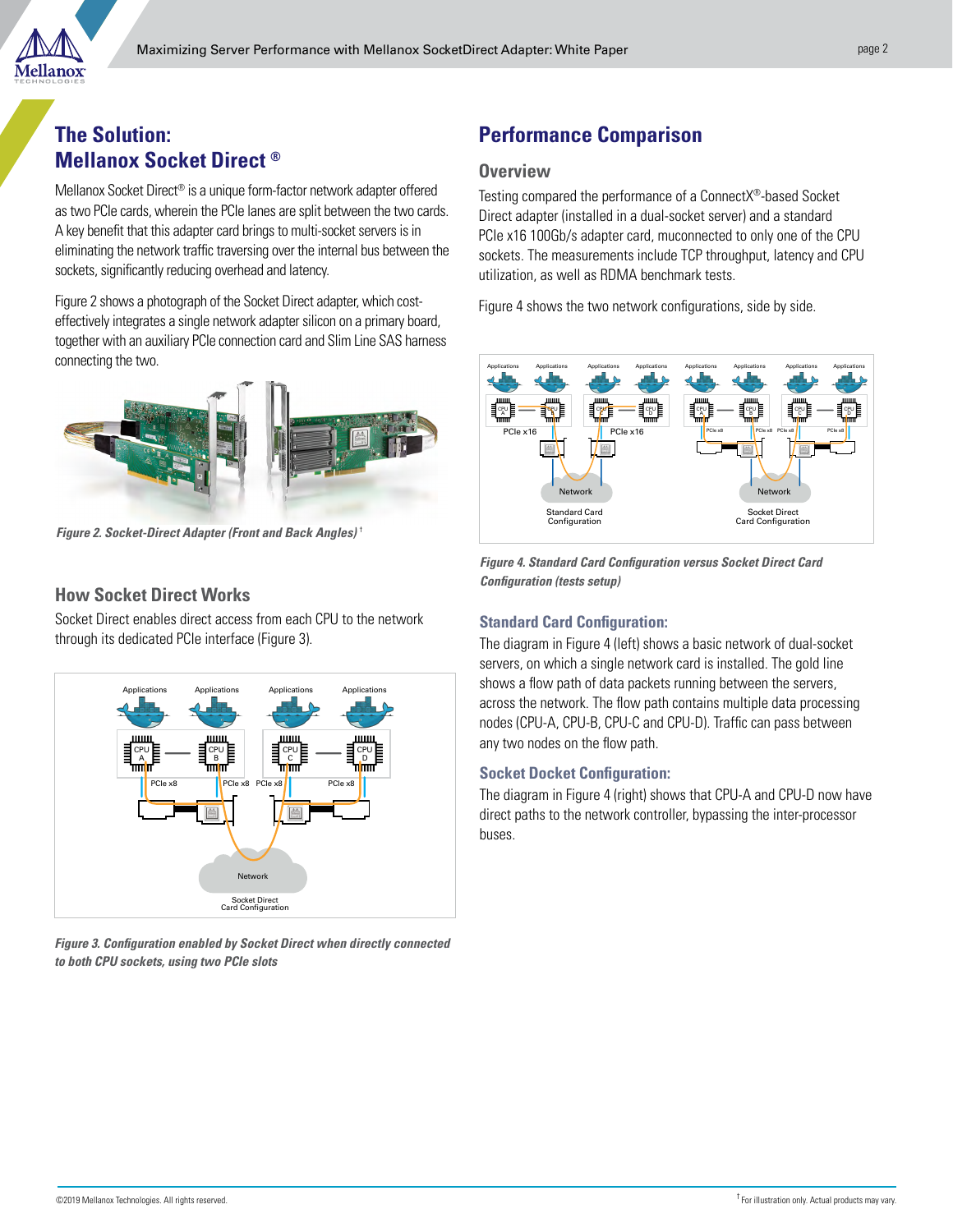

#### **Lab Test Scenario**

We tested traffic in 3 scenarios:

**Test1** - Local CPU (Figure 4, left): Path started from CPU-B and ended in CPU-C.

**Test2** - Remote CPU (Figure 4, left): Path started in CPU-A, went through the inter-processor bus to CPU-B, via the network to CPU-C and again through the inter-processor bus onward to CPU-D.

**Test3** - Socket Direct (Figure 4, right): Path goes from both CPU-A and CPU-B through the network to CPU-C and CPU-D on the other server.

Figure 5 compares the average latency of the Socket Direct adapter against a standard network adapter. The graph shows that when using the Socket Direct adapter, latency is reduced by 80% compared to the standard adapter. This latency improvement is a result of the direct path both CPU sockets take to reach the network and the even distribution of TCP streams between the CPUs.



**Figure 5. Average Latency**

Figure 6 shows CPU utilization. It is evident that direct access to the network using Socket Direct also provides a 50% improvement in CPU utilization. Moreover, the even distribution of TCP streams reduces the average cache miss count on both CPUs versus a standard configuration server, which further improves CPU utilization.



**Figure 6. Host CPU Utilization (Inter-processor Load Applied)**

#### **Real Life Scenario**

In a real-life scenario, applications that run on a dual-socket server generate data traversing the CPUs (over the inter-processor communication bus). To receive a more realistic measurement of the network performance, we apply an artificial load on the inter-processor bus, and then measure the effect of this load on the external data traffic of the server. We took these measurements, while comparing the two types of adapters (standard adapter and Socket Direct).

We measured the artificial load that was applied on the inter-processor bus. The more traffic that can pass between the CPUs, the greater the potential for communication between the sockets. Figure 7 presents the amount of inter-processor traffic that the server managed to transmit. It is apparent that when using the Socket Direct adapter, additional traffic managed to pass between the sockets.



**Figure 7. Load on the Inter-processor Bus**

When comparing the servers' external throughput while applying the inter-processor load (Figure 8), it is evident that by implementing Socket Direct, the throughput is improved by 16%-28% compared to the standard adapter connection.



**Figure 8. Ethernet Throughput (Inter-processor Load Applied)**